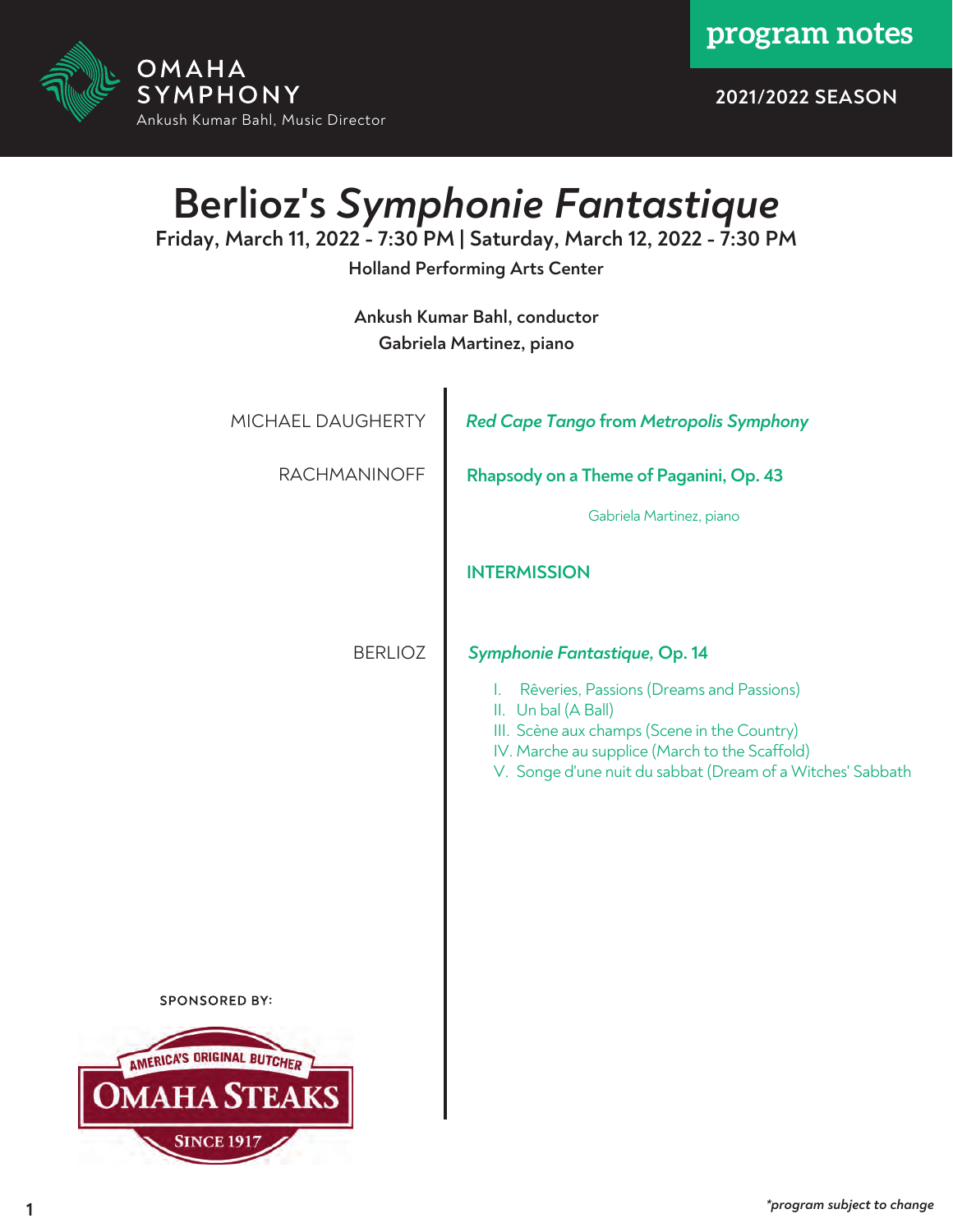# **program notes by Steven Lowe**

#### *Red Cape Tango* **from** *Metropolis Symphony* **Michael Daugherty**

Born: Cedar Rapids, Iowa, April 28, 1954

Born into a richly talented family of musicians, Michael Daugherty has occupied a space in the pantheon of frequently performed American composers. Born in the heartland of the Midwest to a dance-band drummer, he and his four brothers followed his father's lead in becoming professional musicians. The composer's range of music-related endeavors include teaching and performing as a pianist in addition to his critically acclaimed compositions. His studies include composition at the University of North Texas, the Manhattan School of Music and computer music at Pierre Boulez' famed and at times controversial IRCAM in Paris. In common with many American composers he has absorbed influences from popular culture, freshly renewed Romanticism, contemporary "classical" and current Post-Modernism. His teachers were among the leading lights of contemporary music, including Jacob Druckman, Earle Brown, Bernard Rands and Roger Reynolds at Yale, and György Ligeti in Hamburg. Reflecting the origins of his musical interests, he also served as an assistant of jazz great Gil Evans.

Paying homage to the comic book universe, Daugherty composed his *Metropolis Symphony*, inspired by the "Man of Steel"— Superman—in 1993 from which the fifth movement has become a popular standalone work - the *Red Cape Tango*. Listeners may hear a familiar refrain, the Medieval chant, *Dies irae*—"Day of Wrath"—used by composers old and new, including both Berlioz in *Symphonie Fantastique* and Rachmaninoff in his Rhapsody on a Theme of Paganini, heard directly after this piece.

The setting of *Red Cape Tango* limns a musical portrait of Superman's fight to the death with Doomsday, alternating between potent dark elements and sardonic comic asides. Herein, the threat of Doomsday appears as an irresistible siren who lures Superman through the magnetic power of a fateful tango.

A slow and languorous evocation of the *Dies irae* motif in the brass is soon joined by bells and eerie groans from the orchestra. The Medieval theme morphs into a tango-based variant. Rapidly rising strings and injections of strife add to the sense of a major battle. Timpani and other percussion heighten the sense of conflict. Strings and the armament of struck instruments bring strong coloration in keeping with the "warfare," while a steady background of tango rhythm endures. A loud thwack ends the battle.

### **Rhapsody on a Theme of Paganini Sergei Rachmaninoff**

Born: Starorussky, Uyezd, April 1, 1873 | Died: Beverly Hills, California, March 28, 1943

With his tall, gaunt, dark demeanor, Rachmaninoff's appearance fit that of the prototypical, mystery-shrouded, 19th-century Romantic artist. Esteemed as a piano virtuoso and a gifted composer in tune with the public, he left an enduring legacy of works for piano and orchestra that continue to move the multitudes despite decades of disparagement from critics. His big, warm-hearted tunes, often emerging unannounced at the most opportune moments, sweep away all concerns about formal weakness. As a performer, his awareness of how to "wow" his audiences filled his concert works with unmistakable showmanship wedded to romantic ardor.

The composer was still smarting over the less-than-cordial welcome received by his fourth piano concerto, especially galling after the adulation accorded to numbers two and three, and he had composed almost nothing for five years. Inspiration seemed to gain a foothold, however, with the completion of his final work for solo piano, the Variations on a Theme of Corelli, in 1934. In short order he began work on a new piece for piano and orchestra, also in variation form, a scheme that proved more cordial to his compositional style than sonata-allegro had ever been. The result was the Rhapsody on a Theme of Paganini (1934), an immediate and enduring success for both musical novices and sophisticated listeners. Famed maestro Leopold Stokowski led the premiere in Baltimore with the composer at the keyboard.

The Rhapsody is a set of 24 variations based on the last of two dozen Caprices for solo violin by Niccolò Paganini, that archetypal Romantic virtuoso of the early 19th century. Paganini's dark, gaunt visage and stunning virtuosity – not dissimilar to Rachmaninoff himself! - captivated virtually everybody who heard him, which included as disparate a group of composers as Schumann, Chopin and Liszt. His name also became synonymous with the concept of selling one's soul for talent, which may have encouraged Rachmaninoff to appropriate the formidable, Medieval *Dies irae* and insert the theme into variations 7, 10, and 24.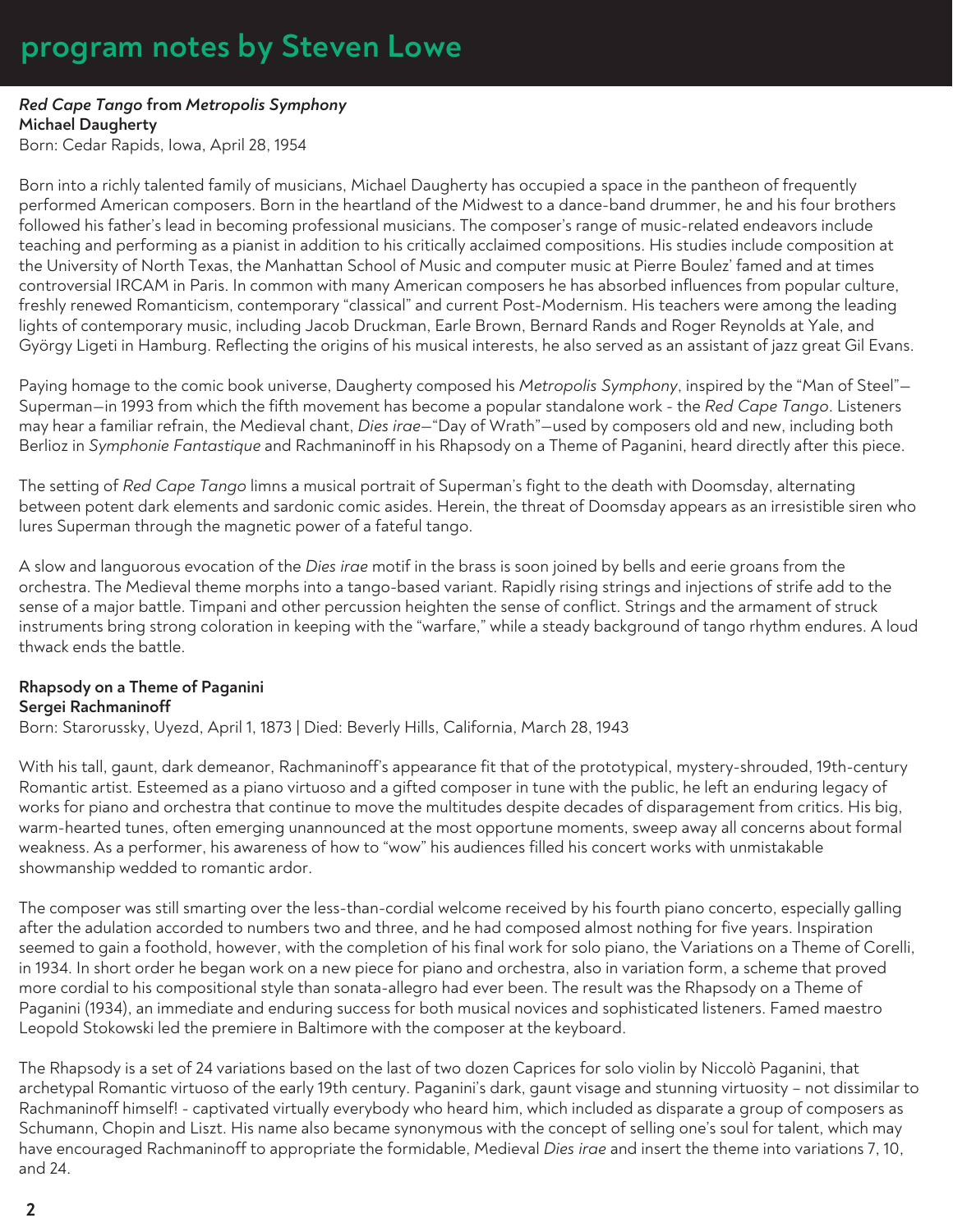After an eight-bar introduction, the orchestra and piano begin their ongoing dialogue in earnest, each variation exploring different facets of color, mood and pacing. Two-thirds through the piece, having demonstrated that his powers of composition had in no way diminished despite half a decade of near silence, Rachmaninoff conjures up the justly famous, achingly gorgeous 18th variation, whose lovely theme has entranced listeners for more than six decades. Marked *Andante cantabile*, this irresistible, heartfelt tune is an inversion of Paganini's Caprice, slowed down and refashioned into a melancholic theme that epitomizes a key facet of the Romantic spirit. Having conjured that memorable tune, the cagy composer returns to the world of pianistic virtuosity, investing the remaining variations with increasing brilliance. The final pages of the score interweave Paganini's tune with the *Dies irae* motif, back for one last devilish romp before concluding with a delightful twist.

### *Symphonie Fantastique*

#### **Hector Berlioz**

Born: La Côte-Saint-André, France, December 11, 1803 | Died: Rue de Calais, Paris, France, March 8, 1869

No composer was more infused with the spirit of early and extravagant romanticism than Hector Berlioz. A pioneering master of orchestral sonority, he wrote for instruments in a manner that challenged standard usage, often asking musicians to play outside of the "normal" range. He strove to thereby enrich the orchestral palette and to create intentionally strange sounds to evoke shadowy areas of human emotion. No wonder that Mahler, writing more than half a century later, was so strongly taken with Berlioz's "imaginative scoring." The nightmarish sonorities of Mahler's eerie scherzos derive from the phantasmagoric world of the *Symphonie Fantastique*.

In 1830, Berlioz became quite a name in Paris, though one would be hard-pressed to choose which adjective would best describe him: "famous" or "notorious." His hallucinatory *Symphonie Fantastique* put him on the musical map, but his obsessive courtship (today it would be called "stalking") of English actress Harriet Smithson only added to the conception that he had perhaps had one puff too many of the opium ingested by the hero of his quasi-autobiographical symphony.

Cast in five movements, the *Symphonie Fantastique* celebrated the wedding of an explicit storyline with symphonic form. Berlioz, a fine writer about music—readers are encouraged to savor the delights of the composer's book *Evenings with the Orchestra*—provided a listener's guide to each movement. Of the opening movement, "Dreams and Passions," he notes: "The author imagines that a young vibrant musician, afflicted by the sickness of spirit which a famous writer has called the wave of passion, sees for the first time a woman who unites all the charms of the ideal person his imagination was dreaming of, and falls desperately in love with her." A distinctive theme known as an *idée fixe* (essentially an obsessive idea) represents the Smithsonbased muse; as befits its descriptor the tune recurs obsessively in various guises throughout the symphony. The wildness and range of the protagonist's mental and emotional states are strongly limned through kaleidoscopic changes in texture, color and rhythmic dislocations, all in all a prescient anticipation of the music of the 20th-century.

A distinct change of mood characterizes the following movement, "A Ball." Here Berlioz places his alter-ego at a festive party that begins with a brief mysterious introduction to the main theme, an energetic and somewhat manic Waltz, twice interrupted by the *idée fixe* to remind us that the hero's obsession cannot be stilled.

The extended third movement, "Scene in the Country," finds the would-be suitor enjoying the calm beauty of the countryside, only to be distracted by internal musings about his lover's faithfulness. The music captures his unsettling mixture of hope and fear, of happiness traduced by dark premonitions.

The fourth movement, "March to the Scaffold," is remarkably modern in the eerie timbres that suggest the nightmarish quality of the "storyline." The hero dreams that he has killed his beloved and is condemned to death and led to his execution.

The inspired weirdness of the "March to the Scaffold" is chillingly exceeded in the concluding "Dream of a Witches' Sabbath." The *idée fixe* theme is maniacally altered in a dizzying version by a wailing clarinet. Later the Medieval *Dies irae* theme appears in profane mockery of the Catholic Church. The devolution from dance to total chaos is both overwhelming and extraordinarily ebullient; Berlioz's world – and alter-ego – truly goes to hell in a handbasket.

(c) 2021 Steven Lowe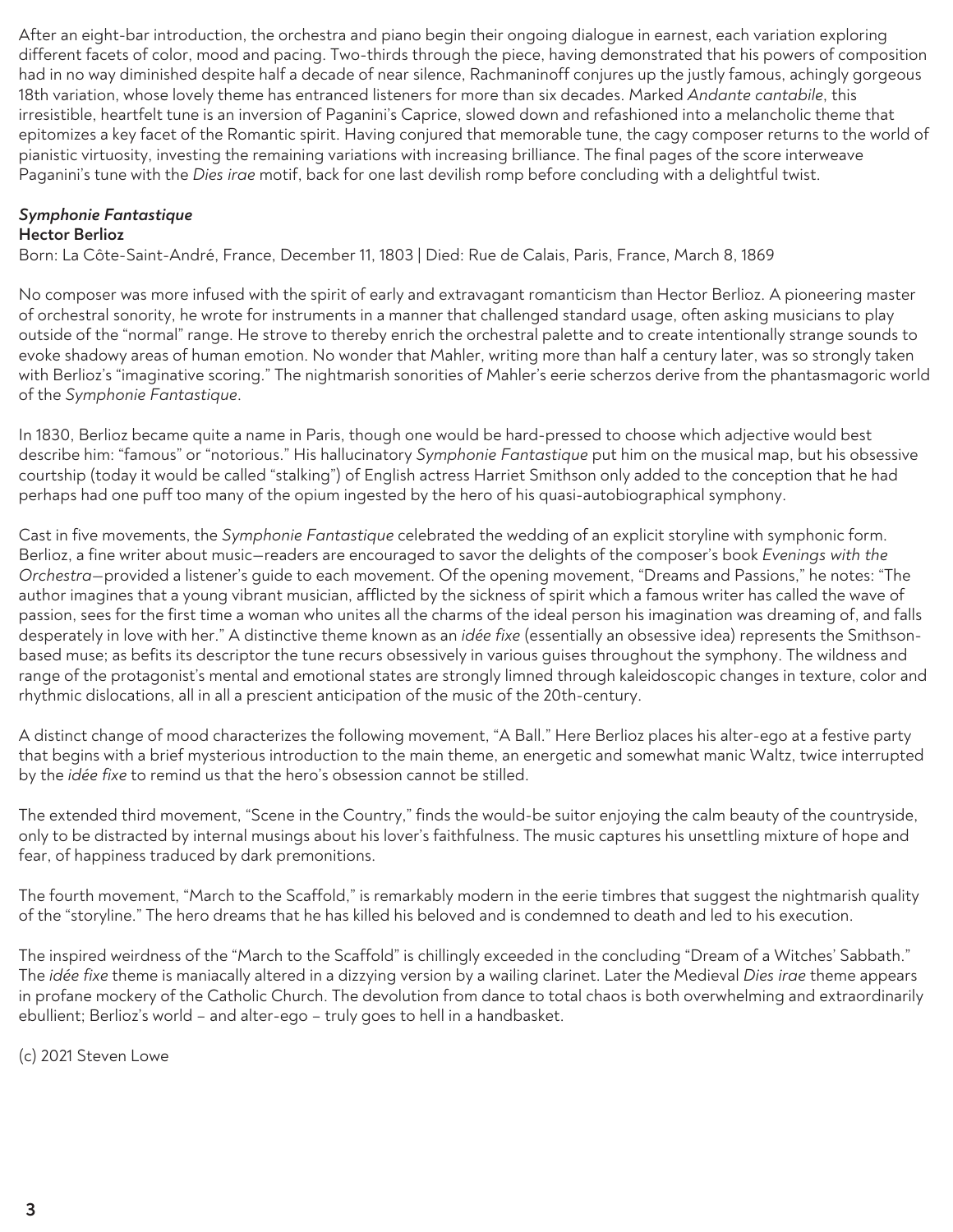

## **Gabriela Martinez, piano**

Versatile, daring and insightful, Venezuelan pianist Gabriela Martinez is establishing a reputation on both the national and international stage for the lyricism of her playing, her compelling interpretations, and her elegant stage presence.

Delos recently released Ms. Martinez's debut solo album, *Amplified Soul*, which features a wide-ranging program including works by Beethoven, Rachmaninoff, and Szymanowski. She also pays homage to acclaimed composers Mason Bates and Dan Visconti, whose title selection, *Amplified Soul* (world premiere recording), was written for her. Ms. Martinez collaborated with Grammy Award-winning producer David Frost on the recording. A music video of *Amplified Soul* can be found on Ms. Martinez's YouTube Channel.

Since making her orchestral debut at age 7, Ms. Martinez has played with such distinguished orchestras as the San Francisco, Chicago, Houston, New Jersey, Tucson, West Michigan, Pacific and Fort Worth symphonies; Germany's Stuttgarter Philharmoniker, MDR Leipzig Radio Symphony Orchestra,

Nurnberger Philharmoniker; Canada's Victoria Symphony Orchestra; the Costa Rica National Symphony and the Simon Bolivar Symphony Orchestra in Venezuela. Recent season highlights include debut appearances with the Buffalo, Boulder, Dayton and National philharmonic orchestras and the Jacksonville, Delaware, Akron, La Crosse, Modesto, Rogue Valley, Springfield (MO), Topeka, and Wichita symphony orchestras.

She has performed with Gustavo Dudamel, James Gaffigan, James Conlon, Marcelo Lehninger and Guillermo Figueroa, among many others, and has performed at such esteemed venues as Carnegie Hall, Avery Fisher Hall, Merkin Hall and Alice Tully Hall in New York City; the Broad Stage in Santa Monica, El Paso Pro Musica Series, the Kansas City Harriman-Jewell Series; Canada's Glenn Gould Studio; Salzburg's Grosses Festspielhaus; Dresden's Semperoper; Copenhagen's Tivoli Gardens; and Paris's Palace of Versailles. Her festival credits include the Mostly Mozart, Ravinia, and Rockport festivals in the United States; Italy's Festival dei Due Mondi (Spoleto); Switzerland's Verbier Festival; the Festival de Radio France et Montpellier; and Japan's Tokyo International Music Festival.

Her wide-ranging career includes world premieres of new music, live performance broadcasts, and interviews on TV and radio. Her performances have been featured on National Public Radio, CNN, PBS, *60 Minutes*, ABC, *From the Top*, Radio France, WQXR and WNYC (New York), MDR Kultur and Deutsche Welle (Germany), NHK (Japan), RAI (Italy), and on numerous television and radio stations in Venezuela.

Ms. Martinez was the First Prize winner of the Anton G. Rubinstein International Piano Competition in Dresden, and a semifinalist at the 12th Van Cliburn International Piano Competition, where she also received the Jury Discretionary Award. She began her piano studies in Caracas with her mother, Alicia Gaggioni, and attended The Juilliard School, where she earned her Bachelor and Master of Music degrees as a full scholarship student of Yoheved Kaplinsky. Ms. Martinez was a fellow of Carnegie Hall's The Academy, and a member of Ensemble Connect (formerly known as Ensemble ACJW), while concurrently working on her doctoral studies with Marco Antonio de Almeida in Halle, Germany.